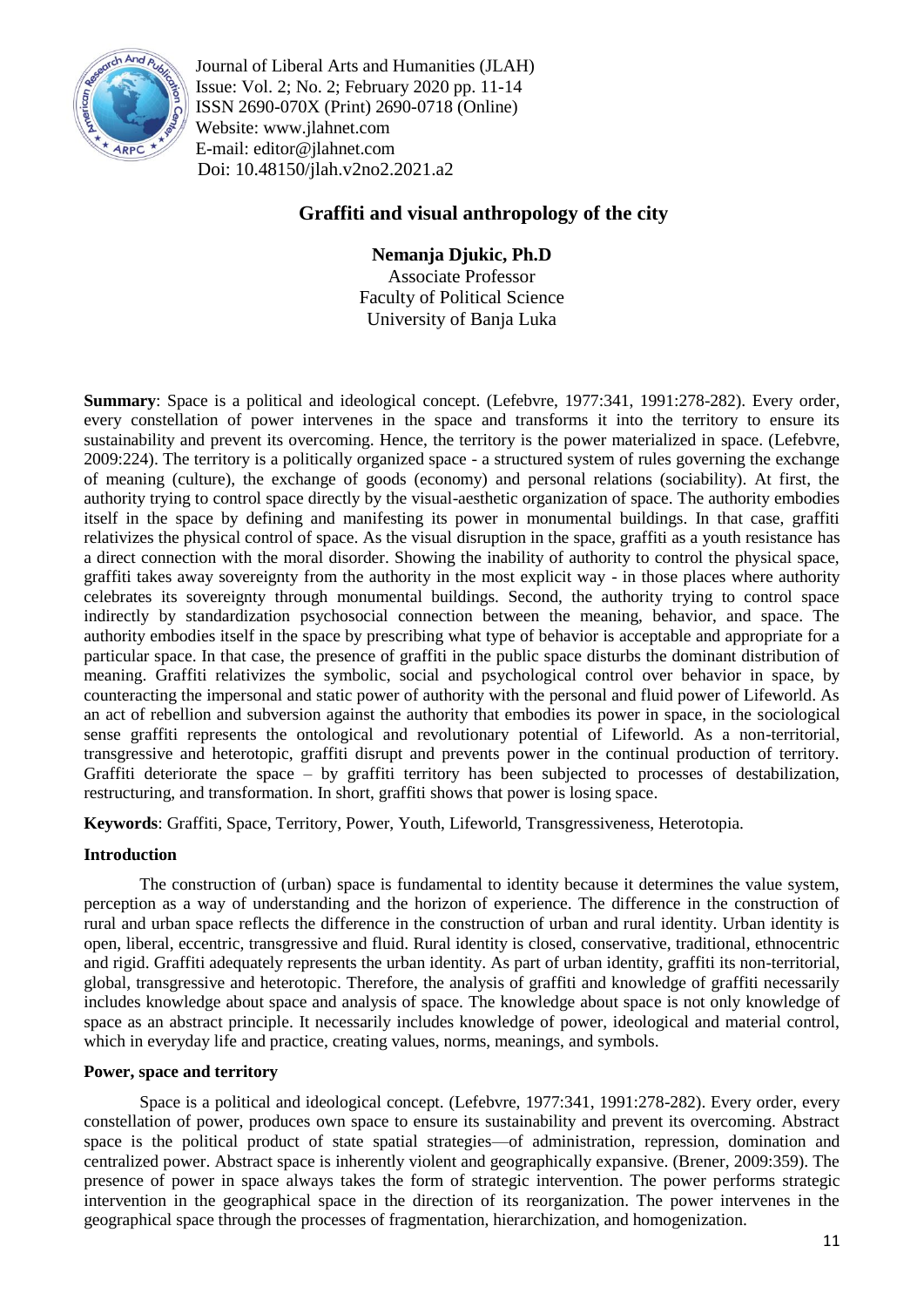In this way, power institutionalizes geographical space, colonizes geographical space and transforms it into a political space. In short, power is embodied in space and transforms space into the territory.

Space is subsequently transformed into the territory through various political mechanisms, strategies, interventions, and representations (Raffestin 1980:129–130). The dominant authority its power manifests and reified in space in two ways. First, the authority trying to control space directly the visual-aesthetic organization of space. The authority embodies itself in the space by manifesting its power in monumental buildings. Second, authority trying to control space indirectly by prescribing acceptable forms of behavior in a public space. The authority embodies itself in the space by defining meanings in the sense that it prescribes what type of behavior is acceptable and appropriate for a particular space. In this way, an authority not only establishes physical control over space (repressive control of space) but also establishes symbolic, social and psychological control over behavior in space (the metaphysical regulation of behavior in space). By establishing a monopoly of the public (impersonal) over the private (personal), authority is systematically colonizing the Lifeworld.

Hence, the territory is the power materialized in space. There is no state without a territory and there is no territory without a state. The territory is the political form of space produced by and associated with the power (Lefebvre, 2009:224). The territory is a politically organized space - a structured system of rules governing the exchange of meaning (culture), the exchange of goods (economy) and personal relations (sociability). At this point, it becomes visible a substantial connection between the notions of *terror* and *territory*. (Lefebvre 1991:242). The concept of territory already implies the notion of sovereignty as a politically organized and controlled space. Therefore, the idea of the state is inseparable from the idea of a concentration camp (Agamben 1998; 2005). The state and the concentration camp are based on sovereignty as own existential principle. As the primary object of their political power, they have the production of "bare life". The territory, the prison, the state, and the concentration camp are synonymous - they are just techniques by which the power reduces life as existence (ζῷον) to life as a biological presence (βiοs). Consequently, the question of the territory as a relation between the power and space has ontological character because it most directly concerns the idea of life. Hence, the answer to the question of territory as a relation between the power and space must be ontological - it must consist of a transgressive and heterotopic negation of the idea of territory as a spatial form of power.

#### **Graffiti**

Graffiti has an ontological and political function. The power in modern society seeks to produce, preserve and expand its control of the space, transforming space into a territory by different spatial strategies that transform space into a manageable and calculable category. The power regulates space - regulates the contents of the space, sterilizes the space and transforms the space into a function and production category. At the same time, different social forces are trying to create, defend and expand the free (non-colonized) space of social everyday life. One of these practices of creating, defense and expansion of free space of the social everyday life its graffiti. As a non-territorial, transgressive and heterotopic, graffiti disrupt and prevents power in the continual production of territory. Graffiti deteriorate the space – by graffiti territory has been subjected to processes of destabilization, restructuring, and transformation. Graffiti shows that power is losing space. Finally, graffiti is becoming a form of resistance to terror. Understanding of graffiti is an understanding of the challenges addressed to the hegemonic orthodoxy of the homogenizing practices of planning, design, commerce, and the overarching concern with risk assessment and avoidance, surveillance, order and security, and the needs of capital to create conditions for maximizing profit." (Zieleniec, 2018:5). Hence, the policy of urban development is not just a practice of space functionalization than much more – its a development strategy of Lebensraum (space, not a territory, necessary for survival).

Modern graffiti is a quintessential universal urban phenomenon (Zieleniec, 2016: 1). In the sociological sense, graffiti represent the ontological and revolutionary potential of Lifeworld. They should be understood as an act of rebellion and subversion against the Systematic colonization of the Lifeworld – as an intervention in the practice of everyday urban life that attempts to make and use urban space to represent more than merely the interests of capital, finance or institutional power (Zieleniec, 2016). The authority trying to control space directly by defining and manifesting its power in monumental buildings (by the visual-aesthetic organization of space). In that case, graffiti relativizes the physical control of space. As the visual disruption in the space, graffiti has a direct connection with the moral disorder. Showing the inability of authority to control the physical space, graffiti takes away sovereignty from the authority in the most explicit way - in those places where authority celebrates its sovereignty through monumental buildings.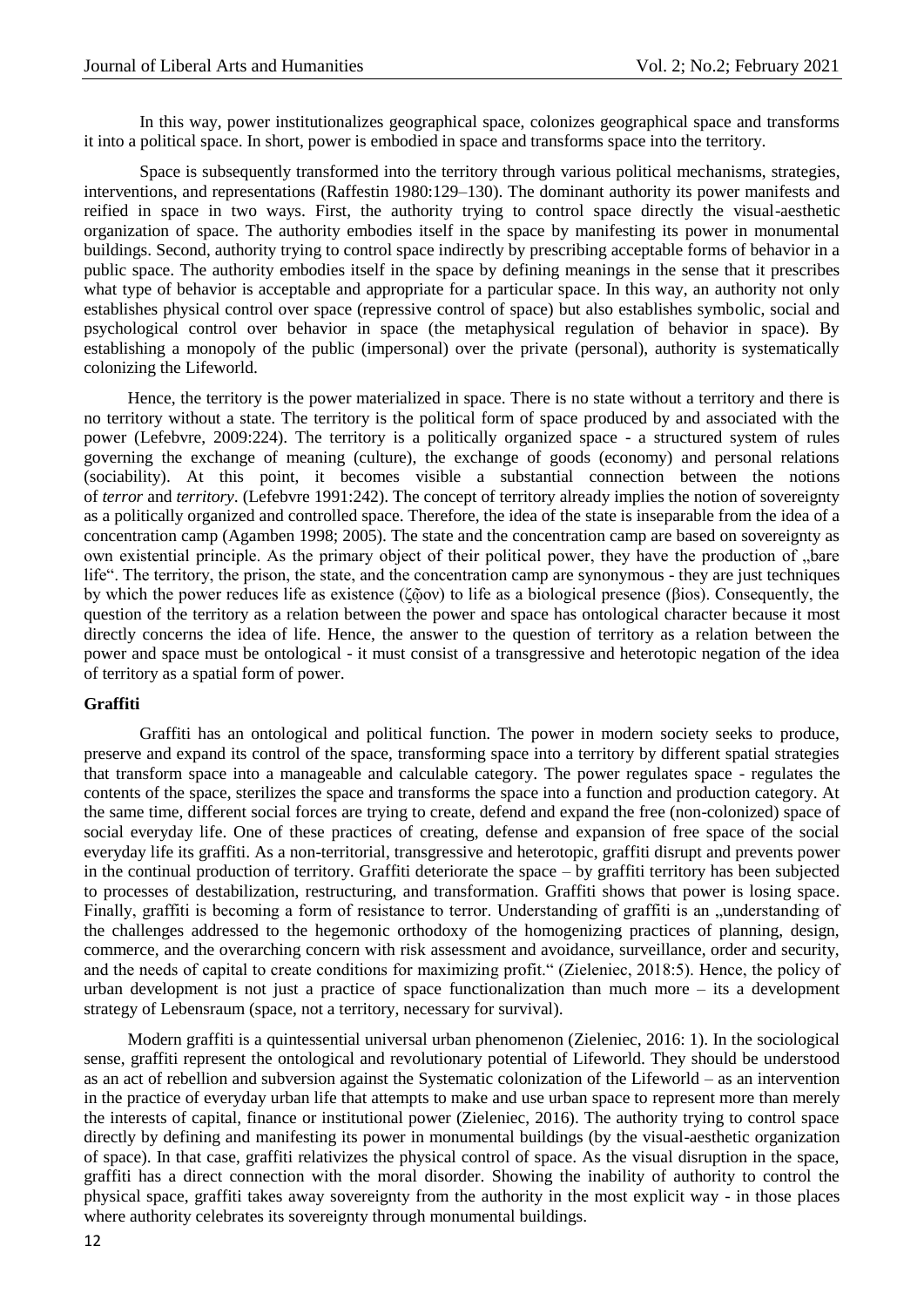The authority trying to control space indirectly by prescribing acceptable forms of behavior in a public space (by standardization psychosocial connection between the meaning, behavior, and space). In that case, the presence of graffiti in the public space disturbs the dominant distribution of meaning. Graffiti relativizes the symbolic, social and psychological control of behavior in space, because as a practice of personal and free symbolic marking of public spaces, graffiti contrasts the impersonal and static power of authority with the personal and fluid power of subordinates, showing that this marked space does not belong to the sterile and impersonal authority that juristically claim it, but to them - to the people who live there every day. In both cases, graffiti represents the triumph of the individual over the monuments of authority, the triumph of the name over the nameless. (Zieleniec, 2016).

As a symbolic and moral challenge to the dominant constellation of power, graffiti can be an indicator of urban identity because, as an expression of the modern urban condition, they represent a clash over the use and exchange values of social and public space (Zieleniec, 2016: 4). Hence, the negative perceptions and negative attitudes toward graffiti, or the absence of graffiti in urban space as such, can be an indicator of the crisis of urban identity, because they reflect the absence of rebellion space as the humanistic-emancipatory potential of Lifeworld. The negative perceptions and negative attitudes toward graffiti, or the absence of graffiti in urban space is an inability to see that dichotomy between private and public space represent an inherent feature of the city and the urban (Craswel, 1996: 31-61).

### **Transgressiveness and Heterotopia**

The negative attitude towards graffiti lies in the rejection of their disruptive nature. The metaphorical interpretation of graffiti in the categories of garbage, contagion, dirt, obscenity, violence, epidemics, etc., indicates that graffiti does not belong to "this place", but as something else, as alien and foreign, they disturb the established aesthetic, symbolic and moral order. The understanding of graffiti in value-negative categories is inherent to any self-centered conception of identity (ethnocentric, racial-centric, economic-centric, etc.), and it is essentially a conservative reaction generated by the fear of losing control and by the sense of deep vulnerability. Thus, for example, the reactions of the American public on the first graffiti that appeared in New York City in the 1960s were negative and generated by racial-centric fear. Graffiti has been described as a mass of dirty, obscene and madness metaphors that do not belong to the public space that as such threats to public space because they belong to "another place", and that, as plague and infestation, spreading itself the countries of the Third World, disrupting the environment, threatening order and causing moral destruction by bringing the Otherness and Foreign. (Craswel, 1996: 31-61).

In this sense, understanding of graffiti as dirt, plague, disease, and madness, actually explains their transgressive and heterotopic nature and essence: "Dirt is something in the wrong place or wrong time. The meaning of dirt is dependent on its location. Because dirt appears where it shouldn't, it lies at the bottom of a hierarchical scale of values. Removing dirt is part of the establishment of an ordered environment. We make the environment conform to an idea, a sense of order. Dirt is "matter out of place," a definition that suggests simultaneously some form of order and a contravention of that order. Dirt depends on the preexistence of a system, a mode of classification" (Cresswell, 1996:38).

Also, graffiti, understood as an infection implies the contamination of the city body. The infection is the result of an invasion of foreign objects, which by the nature of things, belong somewhere else, and which as such (foreign and ill) do not belong to us, do not belong to a particular place, do not belong to the body of the city. Graffiti interpreted as an infection produces a simple conclusion - the body of the city is sick. Also, the description of graffiti in the meaning of the plague implies a foreign origin. In the same sense, an understanding of graffiti in the categories of health and madness shows that the distribution of health depends on the correlation between moral and physical environment (Foucault, 1967).

The negative attitude towards graffiti lies in a specific perception of their function. The heterotopic nature of graffiti is evident in the fact that they have two opposite functions at the same time. In the same time, they represent the privatization of public space and they make space social and public: "Graffiti can be understood in terms of making and owning space, however temporary, but in the same time, graffiti makes space social and public, through the promotion of use-values and meaningful acts of colonization and inhabitation versus the homogenizing practices of planning, design, commerce, and their overarching concern with surveillance, order, and security. That is, to read graffiti as a means for reclaiming and remaking the city as a more humane and just, social space" (Zieleniec, 2016:1-2).